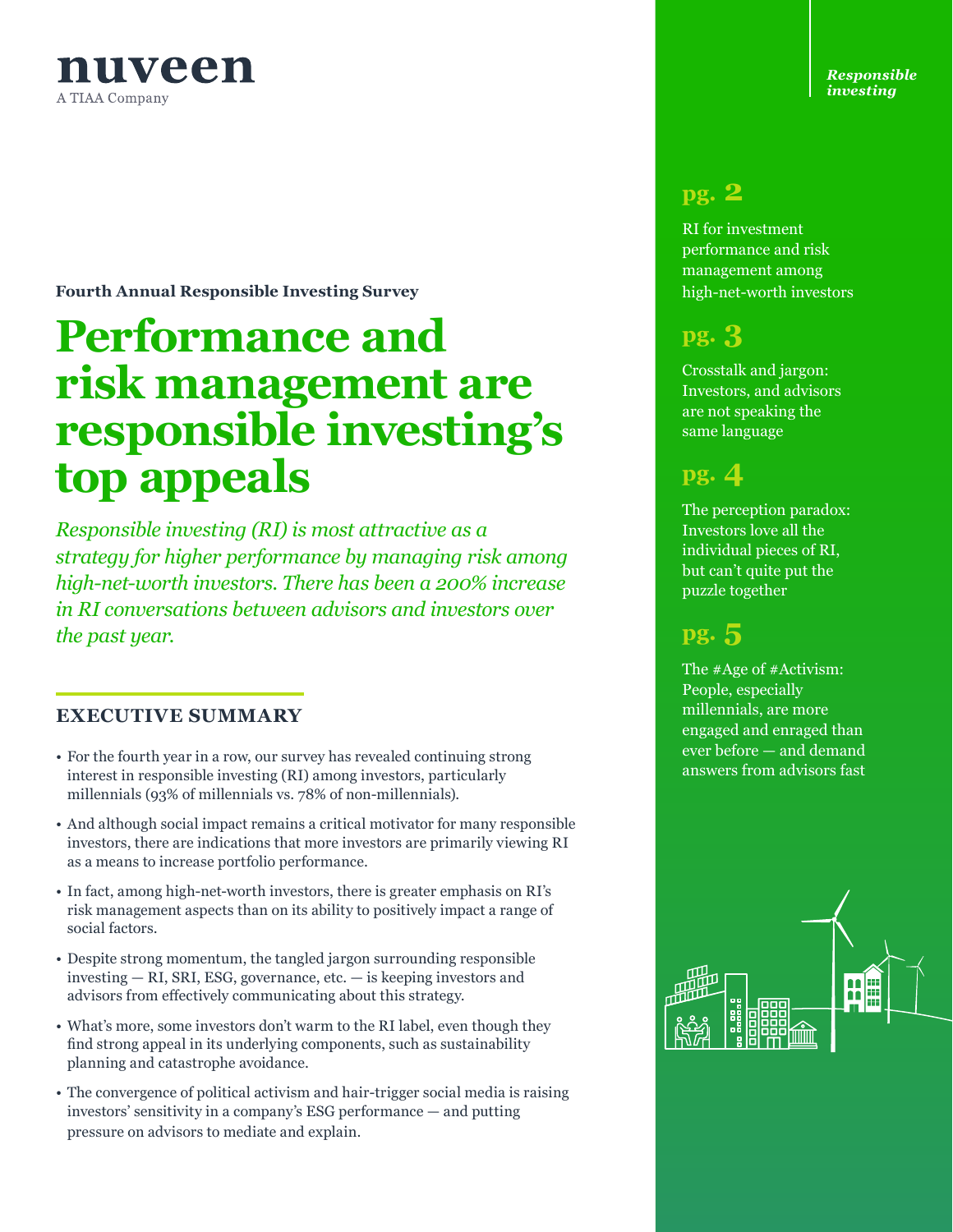#### **RI AND HIGH-NET-WORTH INVESTORS**

#### **For ESG investors, investment performance and risk management are the main allure of RI**

*Investor demand for RI opportunities keeps rising. Conventional wisdom credits this growth to a shift in cultural attitudes as Americans recycle more, adopt more sustainable practices, embrace diversity and inclusion, and become more involved in political issues. But our survey suggests that this narrative is only one part of the picture, and altruistic appeals aren't always the only way, or even the right way, to introduce RI to investors.*

*Although there seems to be no dominant primary motivation for responsible investing among high-net-worth investors, they are more likely to view the strategy through the lens of investment performance (via risk management) than social impact.*

#### **Tale of three attitudes**

*Our research uncovers three main investor segments interested in RI — each with its own unique motivations*





INVESTMENT IMPROVEMENT / REDUCED RISK

*Motivation: "Responsible investing my portfolio to align can add alpha and reduce risks. Companies are likely to perform better when they adhere to ESG principles."*



*Motivation: "I want* 

WOKE WEALTH / IDENTITY INVESTORS

*with my values. My investments represent* 

*who I am."*



ALIGNED

*Motivation: "My advisor is more knowledgeable about these issues, so I follow what he or she recommends."*

A quarter of high-net worth investors classify themselves as "woke wealth/identity investors" they want their portfolio to align with their values. About one third (34%) are "investment improvement/risk management investors" — they want to maximize the return of their investments when it comes to responsible investing. Another two in five (38%) classify themselves as recommendation investors — their primary strategy when it comes to responsible investing is to do what their advisor recommends.

#### **Top 5 reasons for investing in RI**

| Better performance                                      | 49% |
|---------------------------------------------------------|-----|
| Align with my values                                    | 44% |
| Better risk management                                  | 41% |
| Better management for climate-change risks              | 31% |
| Better shareholder rights to keep boards<br>accountable |     |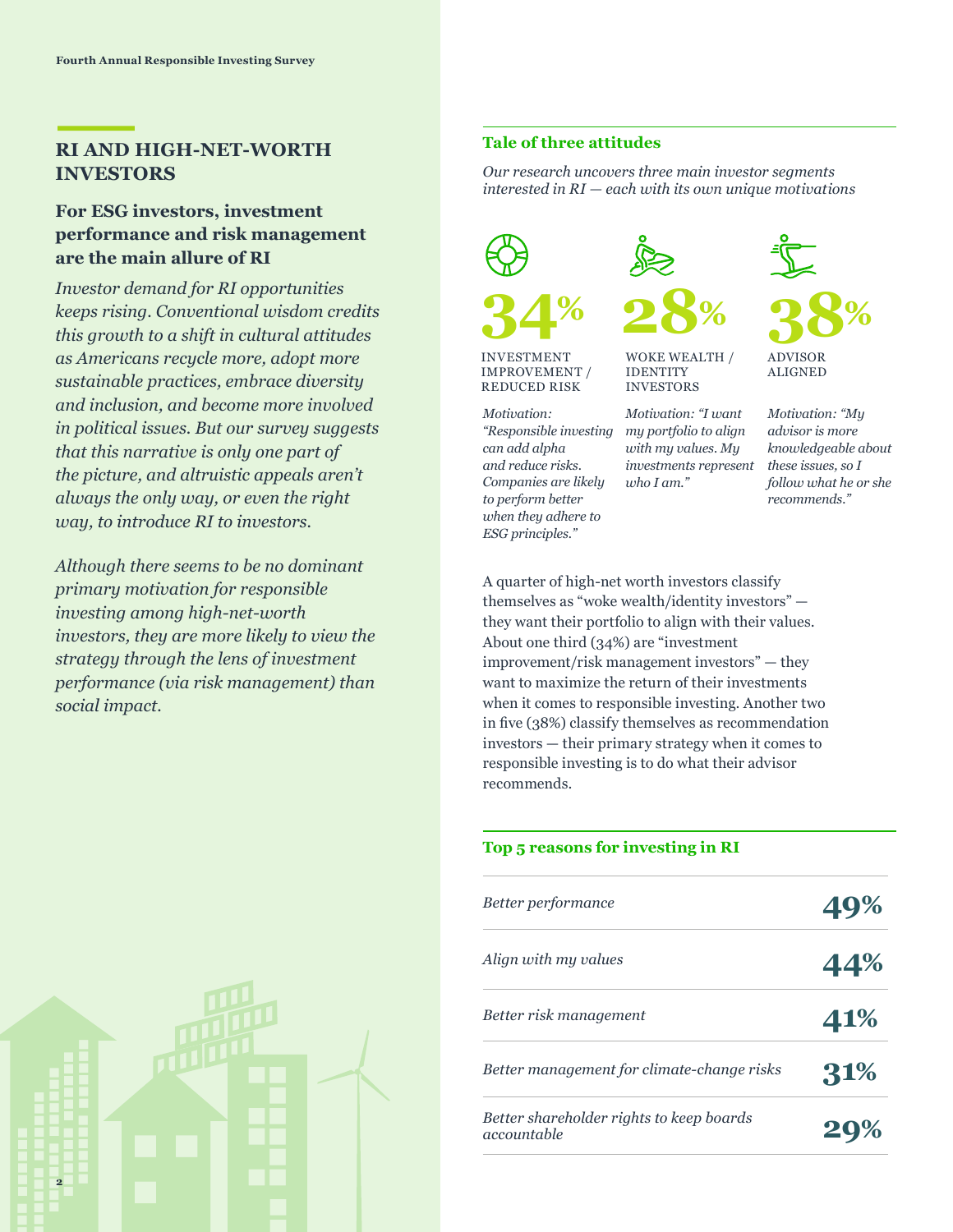#### **CLARITY AND TERMINOLOGY**

#### **Crosstalk and jargon: Investors and advisors are not speaking the same language**

*When it comes to discussing responsible investing, investors and advisors may not really be connecting. In a field that's famous for its jargon — RI, SRI, ESG and more — identifying and overcoming areas of confusion can help advisors and investors speak more confidently about investing for impact.*

Investors show a resounding preference for simplified language when advisors are describing investment concepts. For example, 79% of investors prefer the term "screening out companies," rather than the common "exclusionary approach" terminology (21%). Similarly, the often-used "UN Sustainable Development Goals" term was favored by only 20% of investors, who would much rather see these worthy global objectives referred to as "goals to end poverty, protect the planet and ensure prosperity" (80%).

#### **Investors like to keep things simple**

*They say that common-language phrases are much easier to understand*

*Exclusionary approach Screening out companies*

**21% 79%**

**20% 80%**

**32% 68%**

*UN Sustainable* 

*Goals*

*Development Goals to end poverty, protect the planet, and ensure prosperity*

*Addressing environmental issues*

*Managing risks associated with climate change*

*Best-in-class approach*

*Choosing top-ranked companies*

**65% 35%**

#### **ESG? WHAT COULD THAT BE?**

*Investors are far more familiar with terms like "governance" and "impact investing" than ESG. More than half (51%) understand the terms "governance" and "corporate management and controls" either very well or somewhat well. Only 40% had that same level of familiarity with the term "impact investing" and only 28% were familiar with "ESG."*





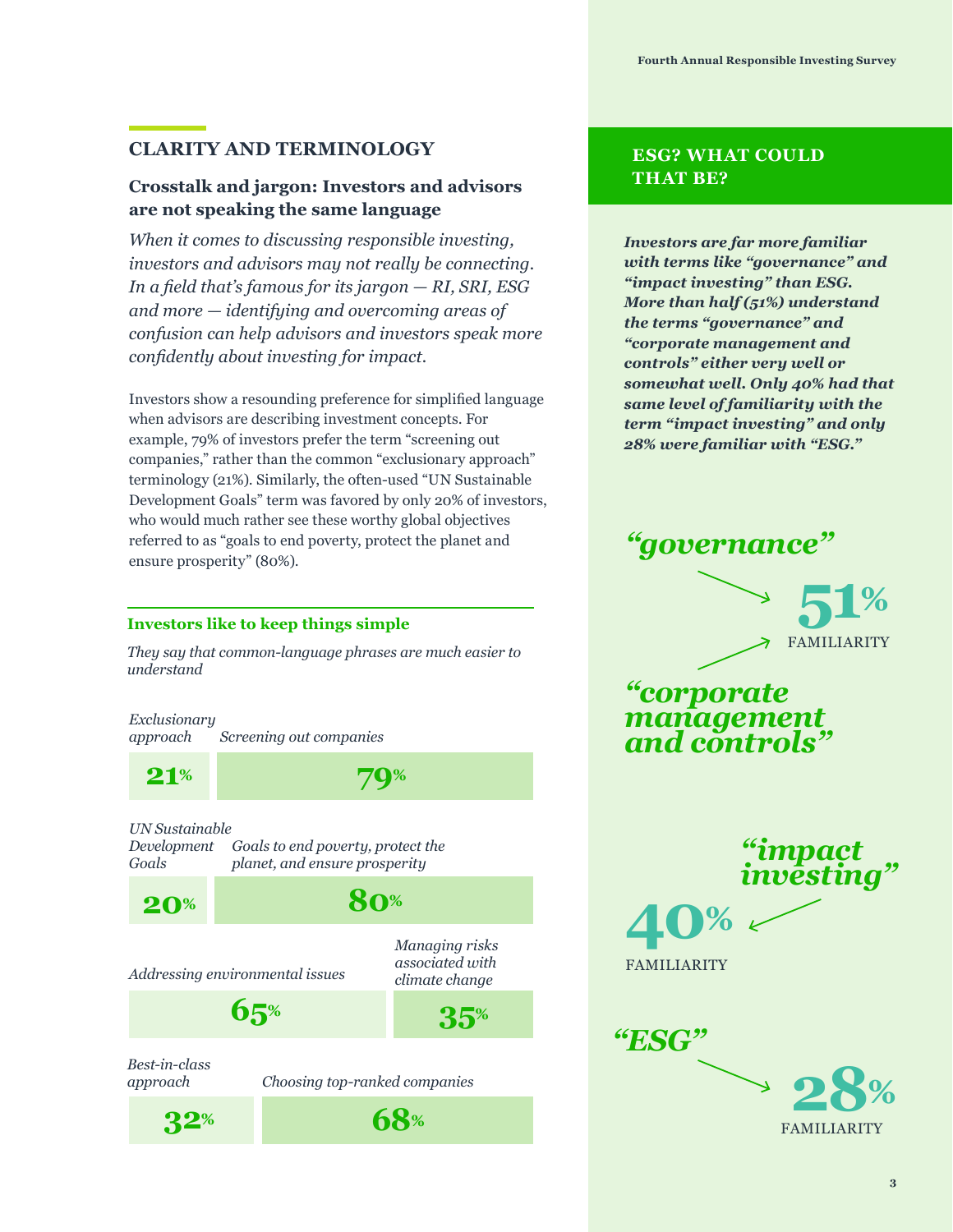#### **INVESTORS STILL EAGER TO MAKE A DIFFERENCE**

*The vast majority of investors wish to make a positive impact on society and the environment through their investment choices, something that has increased in importance in recent years. In our survey, 81% indicate that they want to advance environmental sustainability, compared with 73% in 2015. Meanwhile, 80% say that their investments should strive to make a positive impact on society, up from 75% in 2015.*



#### **ENVIRONMENT AND GOVERNANCE**

#### **The perception paradox: Investors love all the individual pieces of RI, but can't quite put the puzzle together**

*Many investors have yet to take the plunge into RI. They see the RI label, and fear performance will suffer for the sake of impact. Strip away that label, though, and investors immediately see the financial value of its underlying principles, such as planning for sustainability and trying to avoid negative events (e.g. fraud, ethics, breach, environment catastrophes, etc.).* 

For example, corporate response to environmental concerns is a hot button issue for investors. Investors of all ages think that companies must be proactive in how they preserve the environment, with nine out of 10 saying that companies must actively manage pollution risk — and that an environmental catastrophe has the power to devastate a company's stock value. Investors also appear to want companies to take steps to address climate-change risk as well as position themselves for the financial impacts as nations shift toward a low-carbon economy. All this speaks to the "G" and "E" in ESG.

**How closely do these statements describe how you think?**

|                                                                                                                           | <i>Very/</i><br>Somewhat |  |  |
|---------------------------------------------------------------------------------------------------------------------------|--------------------------|--|--|
| It's absolutely essential for companies to<br>actively manage against the risk of<br>pollution, spills or other disasters | 93%                      |  |  |
| A toxic spill or other environmental<br>catastrophe can have a devastating<br>impact on the value of a company's stock    | 92%                      |  |  |
| Companies need to act now to<br>mitigate the risks of climate change<br>to their operations                               | 85%                      |  |  |
| Companies are risking their future if they<br>fail to plan for a low-carbon economy                                       |                          |  |  |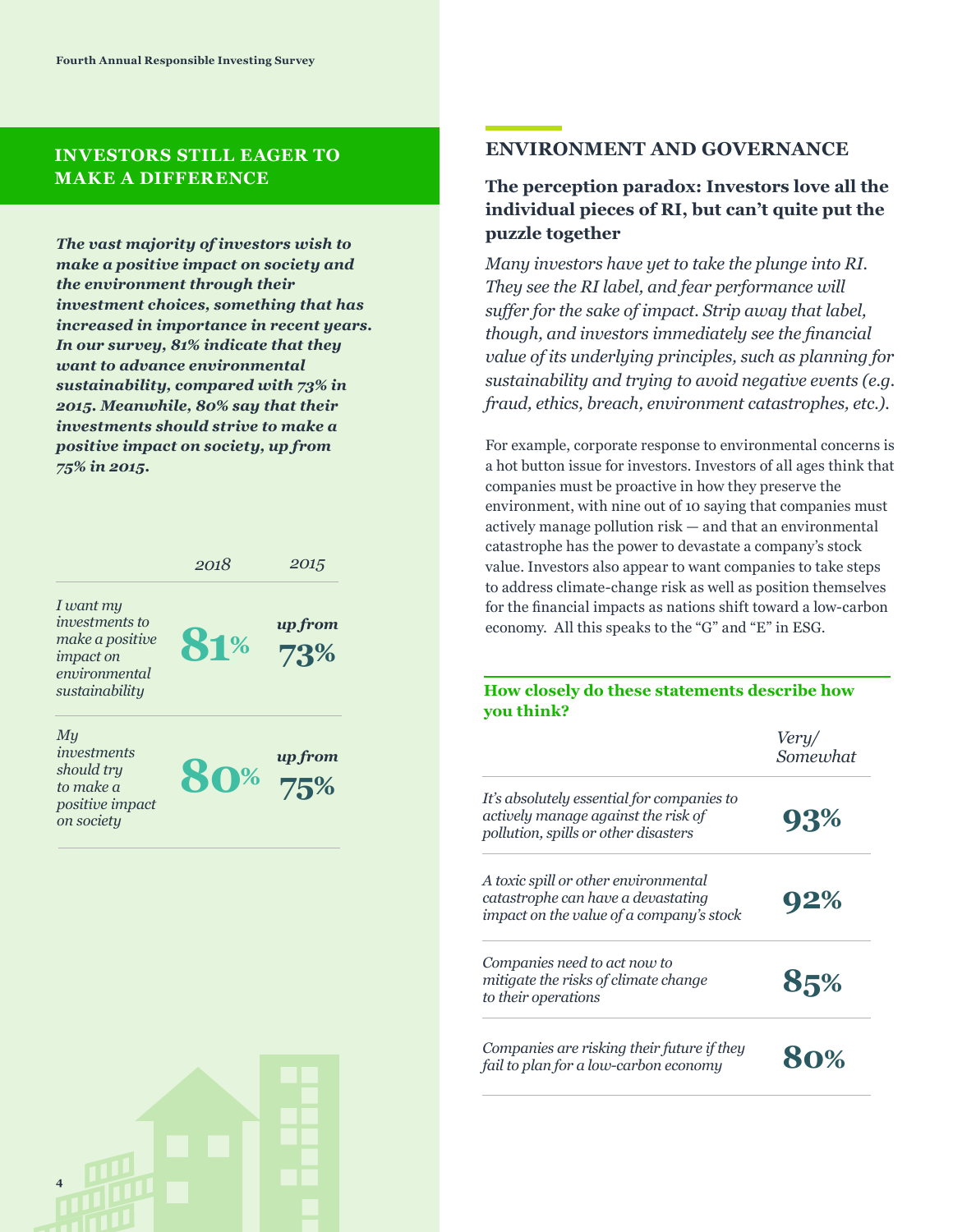#### **THE #AGE OF #ACTIVISM:**

#### **People, especially millennials, are more engaged and enraged than ever before — and demand answers from advisors fast**

*Clearly, the country is in a "mood." One tweet can spark a protest, cancel a toprated television show, or cause panic in the boardrooms of the nation's biggest brands. Every controversial incident is recorded on a phone and plastered all over social media. For good or ill, people report feeling significantly more engaged with current events than they did five years ago. How does this cultural shift affect RI? Does all this engagement stop at "clicktivism," or do hashtag campaigns actually translate into real-world changes in consumer or investor behavior? How can advisors safely navigate this tidal shift?*

Corporations that find themselves in hot water for certain activities are unlikely to get a pass from millennials. Compared to their non-millennial counterparts, millennials are:

*More than twice as likely to ask their advisor about corporate bad acts*



*Significantly more likely to boycott or digitally bash retail brands that misbehave*



*Twice as likely to sell holdings of companies embroiled in scandals*



#### **Have you done any of the following in the past year?**

| Summary table of Yes                                                                                                | Millennial | $Non-$<br>millennial |  |
|---------------------------------------------------------------------------------------------------------------------|------------|----------------------|--|
| <b>BASE</b>                                                                                                         | 156        | 844                  |  |
| Asked my advisor about one or more<br>corporations due to revelations of<br>bad acts over the past year             |            | 59% 25%              |  |
| Boycotted or posted a negative<br>review of a retail brand based<br>on management behavior or<br>negative headlines |            | 38% 27%              |  |
| Liked, retweeted or otherwise<br>engaged in a hashtag-based<br>campaign or cause in the past year                   |            | 54% 20%              |  |
| Sold an investment due<br>to a company scandal or<br>objectionable behavior                                         |            | 36% 16%              |  |

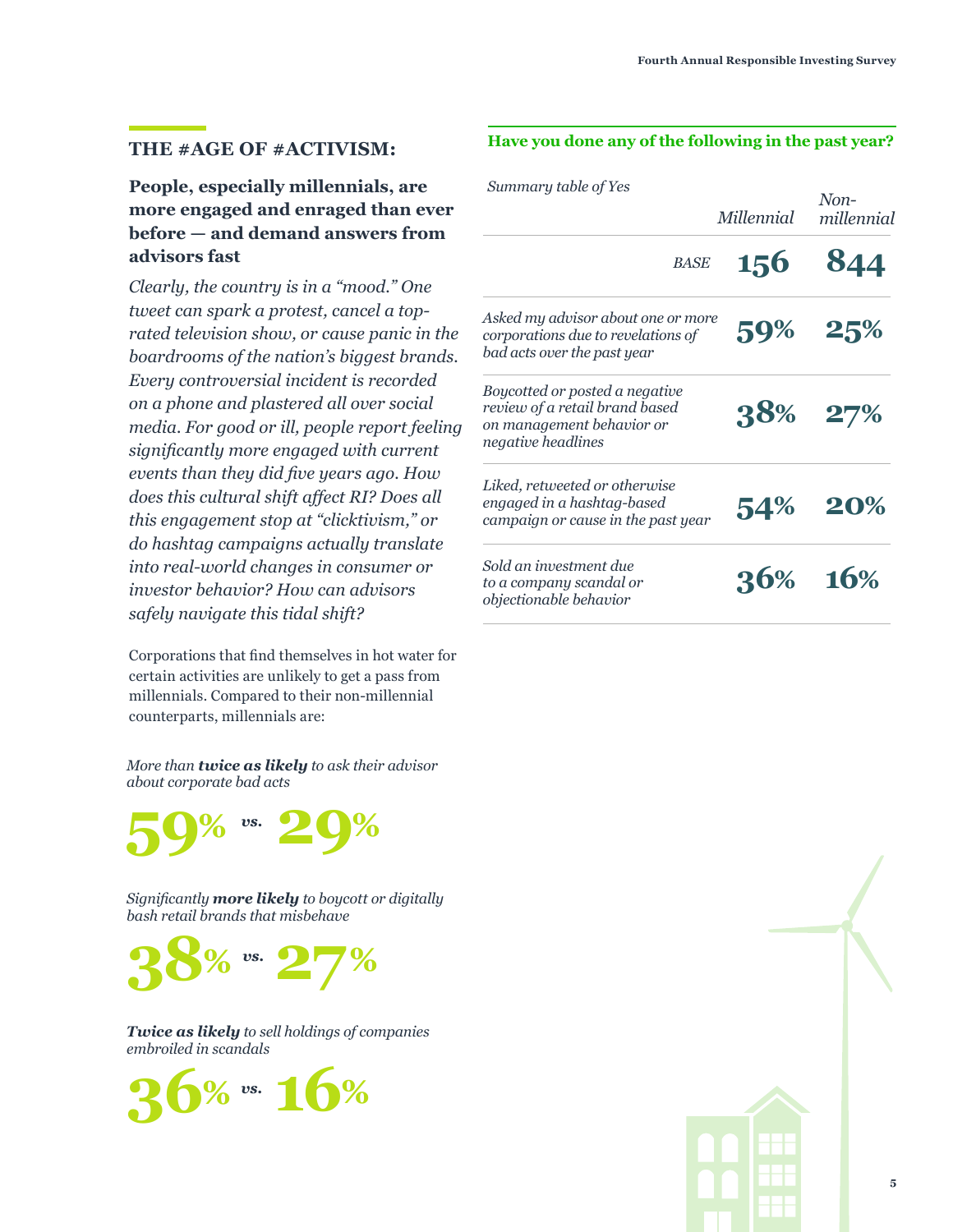#### **ADVISOR OPPORTUNITY WITH RI**

#### **Advisor comfort level with RI on the rise**

*When discussing RI, many fewer advisors feel negative than in 2017 (only 17% in 2018 vs. 28% in 2017), and their self-reported lack of knowledge and discomfort have simultaneously declined. Today, they are far less likely to call themselves "indifferent" (40% vs. 54% in 2017) or describe themselves as "amateur" (11% vs. 19% in 2017)*

#### **Double the conversations about RI — What's the story?**

*In 2018, 33% of advisors indicated that they had initiated conversations about responsible investing with their clients. This is nearly double the 18% who reported such conversations in 2017.* 

Why the upswing? One theory is that advisors wish to strengthen client relationships before a market downturn appears on the horizon. Another theory is that advisors are realizing that they are in a unique position to illuminate RI's unique ability to pursue performance goals and address social factors.

| <b>More advisors are recommending RI</b> |      | <b>Advisors becoming more proactive with RI</b> |                  |                                                                              |         |      |                    |
|------------------------------------------|------|-------------------------------------------------|------------------|------------------------------------------------------------------------------|---------|------|--------------------|
|                                          | 2018 | 2015                                            |                  |                                                                              | 2018    | 2017 | Difference         |
| <b>Base</b>                              | 311  | 249                                             | <b>Proactive</b> | I discuss it as<br>a potential<br>investment                                 | 51%     | 41%  | 10%                |
| Yes, currently offering                  |      | 36% 29%                                         |                  | option                                                                       |         |      | rise               |
| $No$ (net)                               |      | 36% 25%                                         | <b>Proactive</b> | I provide<br>it as an<br>investment<br>option in my                          | 30% 19% |      | <b>11%</b><br>rise |
| Never offered                            |      | 28% 46%                                         |                  | intake forms                                                                 |         |      |                    |
|                                          |      |                                                 | Reactive         | I wait for<br>them to bring<br>it up before<br>discussing it<br>as an option | 40% 48% |      | 8%<br>drop         |
|                                          |      |                                                 |                  |                                                                              |         |      |                    |

# *Nearly half*

of ADVISORS

*SAY: High-net-worth investors have become more interested in learning about and adding RI options to their portfolios.* 

#### **Advisors becoming more proactive with RI**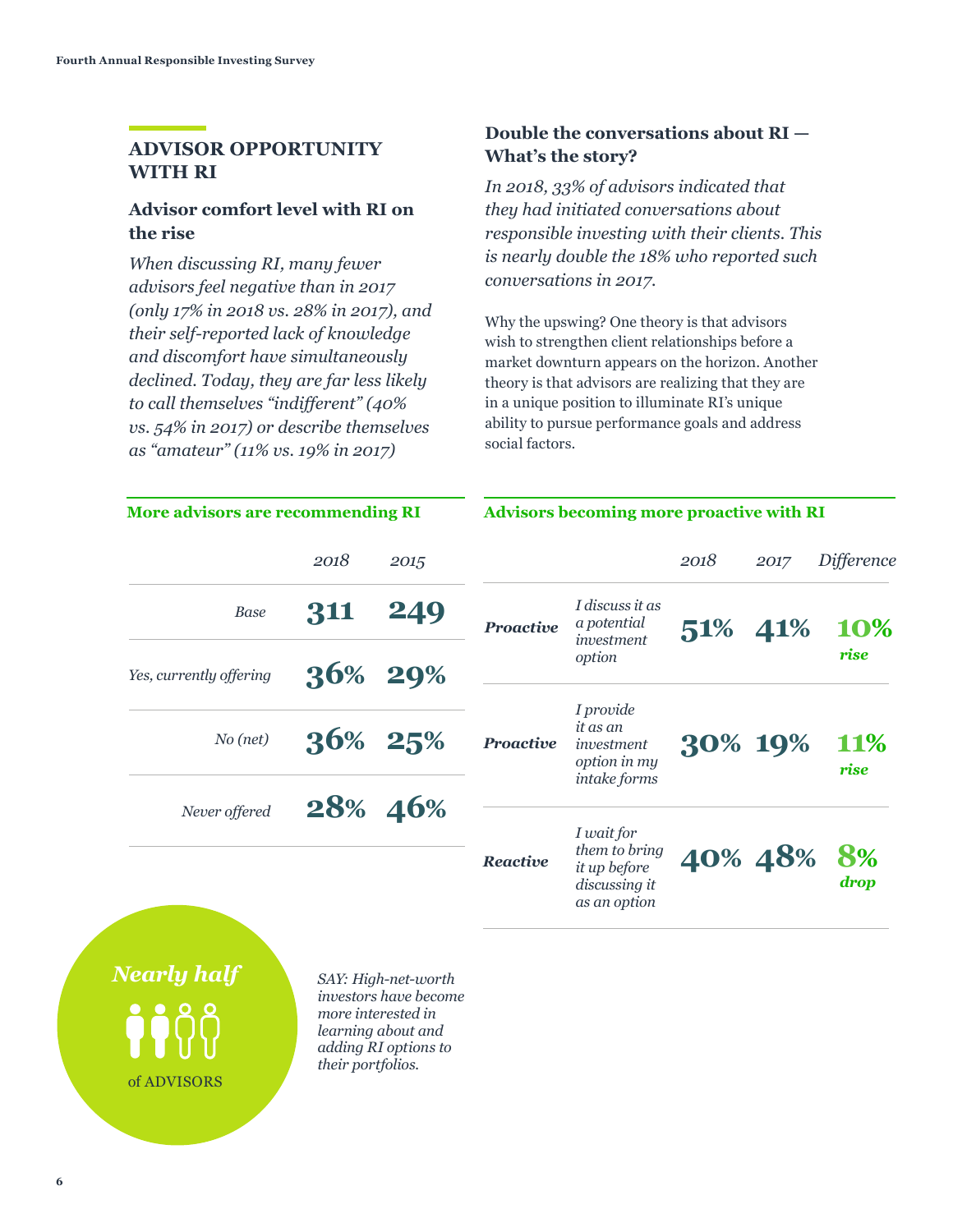#### **FIVE IDEAS FOR PURSUING THE RI CONVERSATION**

**1** *Focus first on governance.*

Among ESG factors, governance is likely to resonate with the greatest number of investors — because sound governance can add alpha and reduce risk in the minds of investors. Additionally, millennials tend to be particularly sensitive to corporate laxity when it comes to managing for better ESG performance.

**2** *Ditch the jargon, use common terms.*

Four out of five investors prefer simple language — such as "screening out companies" rather than loftier terms like "exclusionary approach." Make a better connection by using financial terms they might already know.

**3** *Emphasize performance, management benefits.*

Of course, it's important to discuss the social objectives of RI strategies. But give equal time to discussing clients' potential to achieve better performance by choosing companies that are pro-actively managing environment, social, and governance risks (and opportunities). They might not know that RI options have often outperformed.

**4** *Highlight your forwardthinking business approach.*

More than 80% of investors say that they view advisors who discuss responsible investing as "more forward-thinking." In fact, 64% of advisors themselves describe their RI-fluent peers as more forward-looking. If you're not having the RI discussion with your clients, who will?



This easy step can help gauge interest. Include a straightforward question: Would you be opposed to having investments that make a social and environmental impact in addition to financial return? Y/N.

*2 out of 3*  of INVESTORS

*that having deep conversations about values with their advisors would make them more loyal*